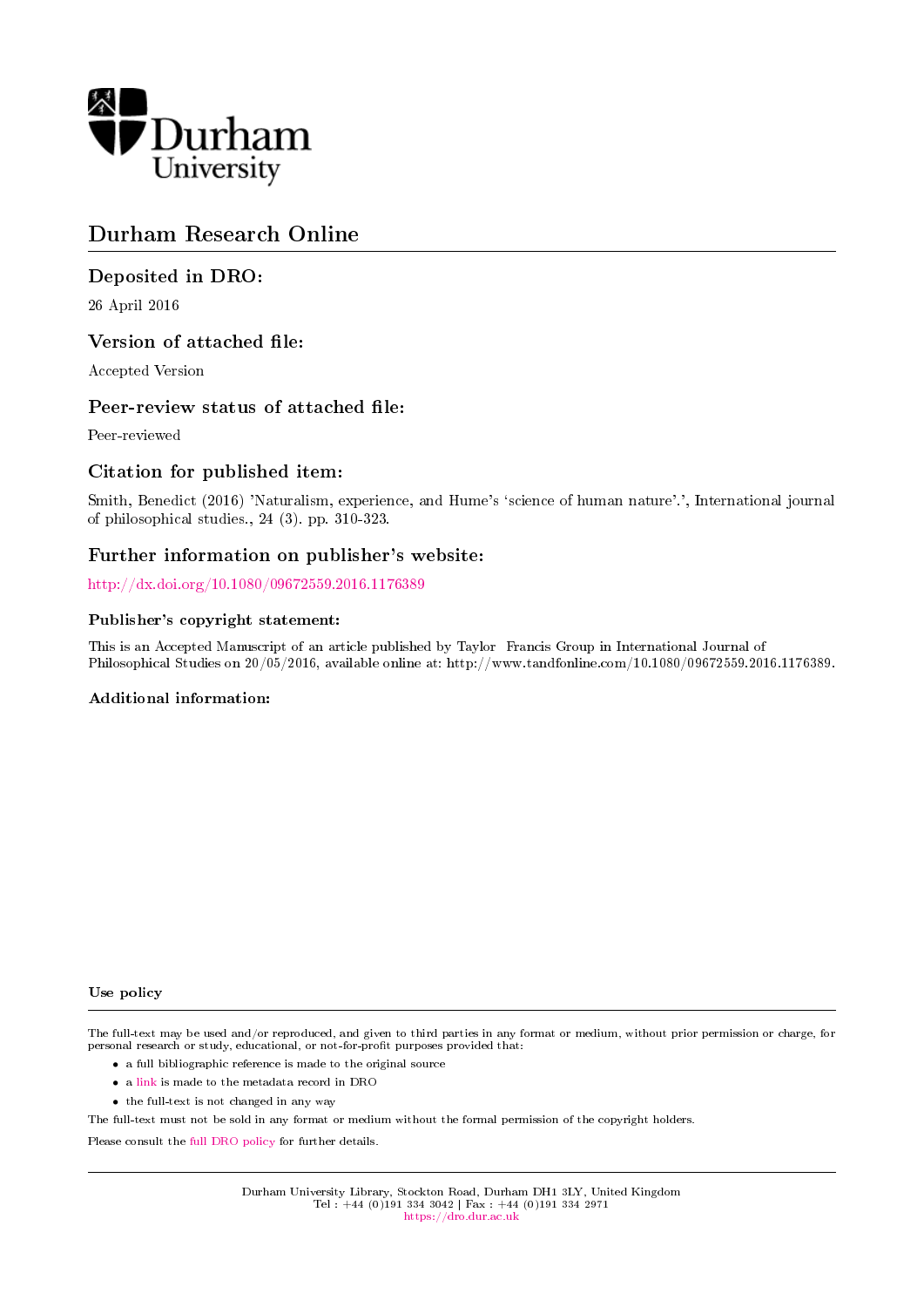### **NATURALISM, EXPERIENCE, AND HUME'S 'SCIENCE OF HUMAN NATURE'**

Benedict Smith Durham University

A standard interpretation of Hume's naturalism is that it paved the way for a scientistic and 'disenchanted' conception of the world. My aim in this paper is to show that this is a restrictive reading of Hume, and it obscures a different and profitable interpretation of what Humean naturalism amounts to. The standard interpretation implies that Hume's 'science of human nature' was a reductive investigation into our psychology. But, as Hume explains, the subject matter of this science is not restricted to introspectively accessible mental content and incorporates our social nature and interpersonal experience. Illuminating the science of human nature has implications for how we understand what Hume means by 'experience' and thus how we understand the context of his epistemological investigations. I examine these in turn and argue overall that Hume's naturalism and his science of man do not simply anticipate a disenchanted conception of the world.

**Keywords:** Hume; Naturalism; Experience; Phenomenology;

### **Naturalism and Disenchantment**

1

Book I of Hume's *Treatise* culminates in considering the disturbing predicament that the "current of nature" determines us, inescapably, to possess beliefs for which we can find no rational justification (1978, 269). By way of response Hume is said to have provided a powerful 'naturalized epistemology', seeking to account for our knowledge and epistemic practices more generally in a scientifically acceptable way. If successful, such a naturalistic approach promises to surmount any sceptical conclusions implied by the disturbing predicament, since the uneasy relation between reason and nature may be resolved by recasting the relation between them. For example, in adopting what he considers a Humean perspective, Quine proposed that naturalized epistemology need not assume that questions of justification are a distinctive part of a self-standing subject matter; rather, naturalized epistemology would describe the psychological processes of belief formation. Accordingly naturalism subsumes epistemology and makes it, famously, "simply ... a chapter of psychology and hence of natural science" (Quine 1969, 82).<sup>1</sup>

<sup>&</sup>lt;sup>1</sup> In characterizing philosophical naturalism it is usual to distinguish between interrelating ontological, epistemological and methodological aspects. What unifies these aspects, if anything, is a matter of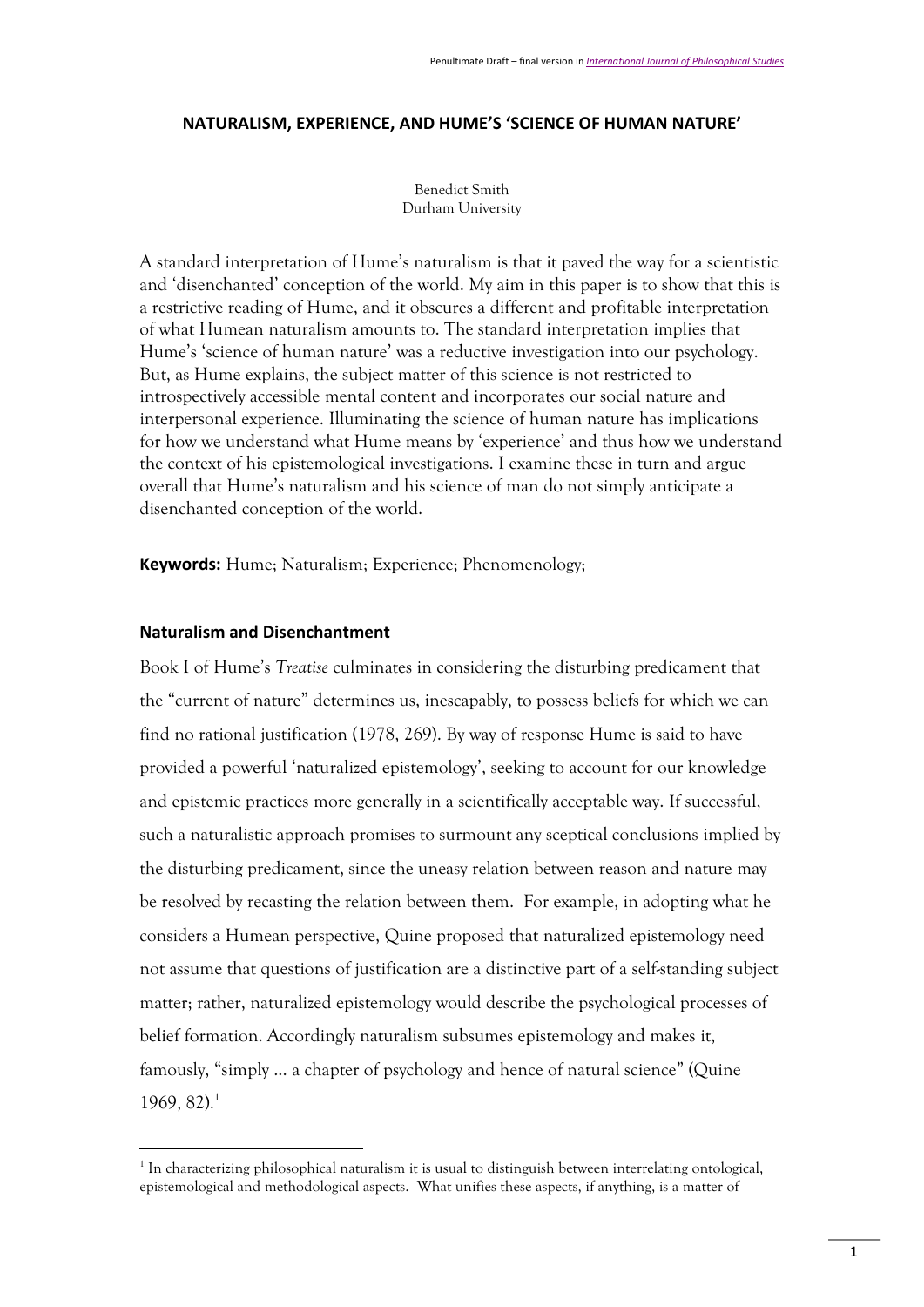Strawson's alternative view characterizes Hume's naturalism as a kind of refuge from his epistemological reflections (1985, 12). We would need a refuge since the discoveries of reason are, inevitably, sceptical ones which threaten to destabilize our everyday understandings of the world and of our experience. From inside the refuge, as it were, we can look upon the discoveries of reason as intellectual curiosities but never as genuine opportunities for our theoretical or practical assent. Thus a third 'biperspectivalist' approach, suggests Michael Williams, claims that at best we oscillate between the perspectives of naturalism and scepticism, turning (or perhaps being driven) from one to the other depending on context. A plausible interpretation of Hume's project might ensure that both the rational and natural elements are adequately recognized but, so far, it seems that interpreters have tended to focus on just one of them (Williams 2004,  $271$ ).<sup>2</sup>

Whatever the most successful interpretive strategy it is important to be clear that the subject matter of Hume's "science of man" (e.g., 1978, 16) incorporates the relation between nature and reason, this relation is thus part of what we would expect Hume's naturalism to encompass. Whilst the importance of this "science of human nature" cannot be overstated its character and implications have been overlooked by some influential interpretations of Hume. The result is that what is meant by 'Humean naturalism' is needlessly restrictive and the possibility of appreciating the breadth of Hume's naturalism is subsequently blocked.

The restriction in question occurs because of a tendency, displayed by both critics and supporters alike, to read Hume's naturalism to involve a narrowly psychological view of human practice. Hume's appeal to psychology presupposes metaphysical assumptions distinctive of what nowadays is described as a scientific world view. Accordingly Hume's science of man is assumed to be an investigation into our epistemic practices that takes for granted the privileged status of the scientifically

continuing dispute. But an overarching thesis is that natural science is to have priority in giving us an account of what exists and that philosophical inquiry is to be guided by, if not become part of, natural scientific investigation. A proper treatment would need to distinguish the subcategories within each of these aspects, also interrelating with each other and other subcategories. For ontological versions see, for example, Maddy (2007); Papineau (1993). For examples of naturalism's epistemological aspects see Quine (1969); Kornblith (2002).

<sup>&</sup>lt;sup>2</sup> See also Stroud (2006, 342). 'Naturalist' readings of Hume include Norman Kemp Smith (1905a), (1905b) and (1941); Stroud (1977); Fogelin (1985); Mounce (1999). Perhaps the most famous 'sceptical' interpretation is presented in Kant (1998). More recent versions include Strawson (1985). Williams also suggests a 'critical' reading such as that found in Ayer (1980) and Bennett (1971).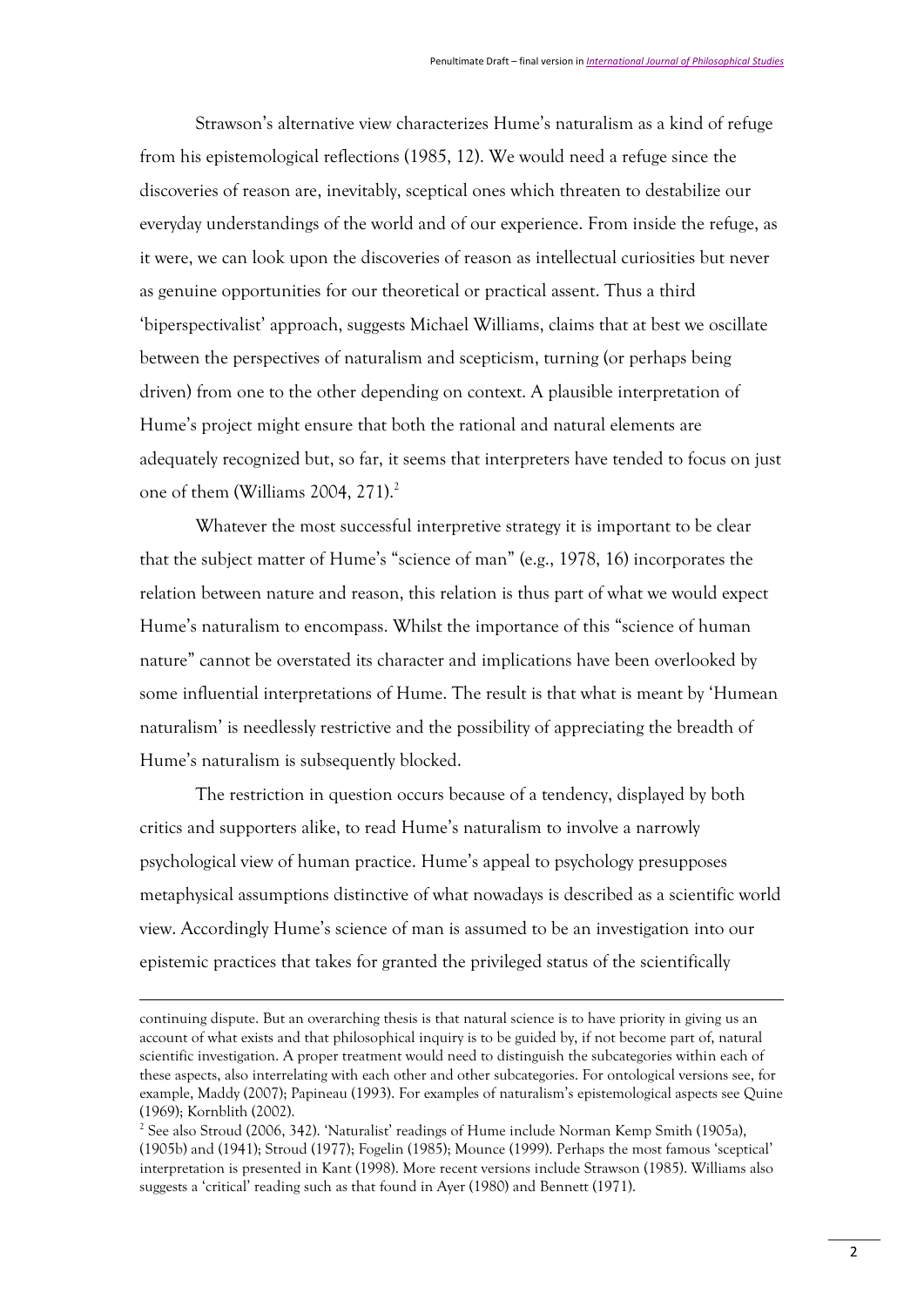described world. This has the effect of characterizing Hume's project as one that tries to 'place' our practices and our human nature more widely *within* the world as scientifically described.<sup>3</sup>

Hume is read as being committed to an austere metaphysics and was, in McDowell's words, the "prophet *par excellence*" of a so-called disenchanted conception of the world, the view according to which the world is an "ineffable lump" (1998, 174- 175).<sup>4</sup> Similarly David Lewis writes that Hume's world is exhausted by "a vast mosaic of local matters of particular fact, just one little thing after another" (1986, ix). These images, although quite different in some respects, both reflect a view about the metaphysics deemed to be characteristic of the Humean natural-scientific framework. On the face of it such a metaphysical view is not easy to reconcile with the aspiration to conduct the science of man as Hume characterizes it. The constraints of an austere naturalist ontology might jeopardize the idea that 'man' or 'human nature' in the relevant senses can themselves be appropriate objects of study. The conception of the world as disenchanted might be supposed as the context from which a science of man is subsequently conducted. But as I understand it *that* conception of the world is already a partial conclusion of a particular kind of philosophical inquiry, not its condition. For Hume, human beings are not only the possible but the principal objects of philosophical inquiry and the science of man is not some attempt to understand ourselves against the backdrop of the world construed as an ineffable lump.

As Hume explains human nature is the cardinal focus of the science of man, the study of which is not additional to but is presupposed by other sciences:

'Tis evident, that all the sciences have a relation, greater or less, to human nature; and that however wide any of them may seem to run from it, they still return back by one passage or another. Even Mathematics, Natural Philosophy, and Natural Religion, are in some measure dependent on the science of Man ...

<sup>&</sup>lt;sup>3</sup> For a characterization of the 'placement problem' in the context of contemporary accounts of naturalism see Price (2011).

<sup>4</sup> Such remarks suggest that Hume himself had a 'scientistic' conception of the world, but McDowell emphasizes that Hume was innocent of the historical explanation of the modern disenchanted view of the world. Stroud (1977, 223) also remarks that 'scientism' was alien to Hume's thought and to the eighteenth century more generally.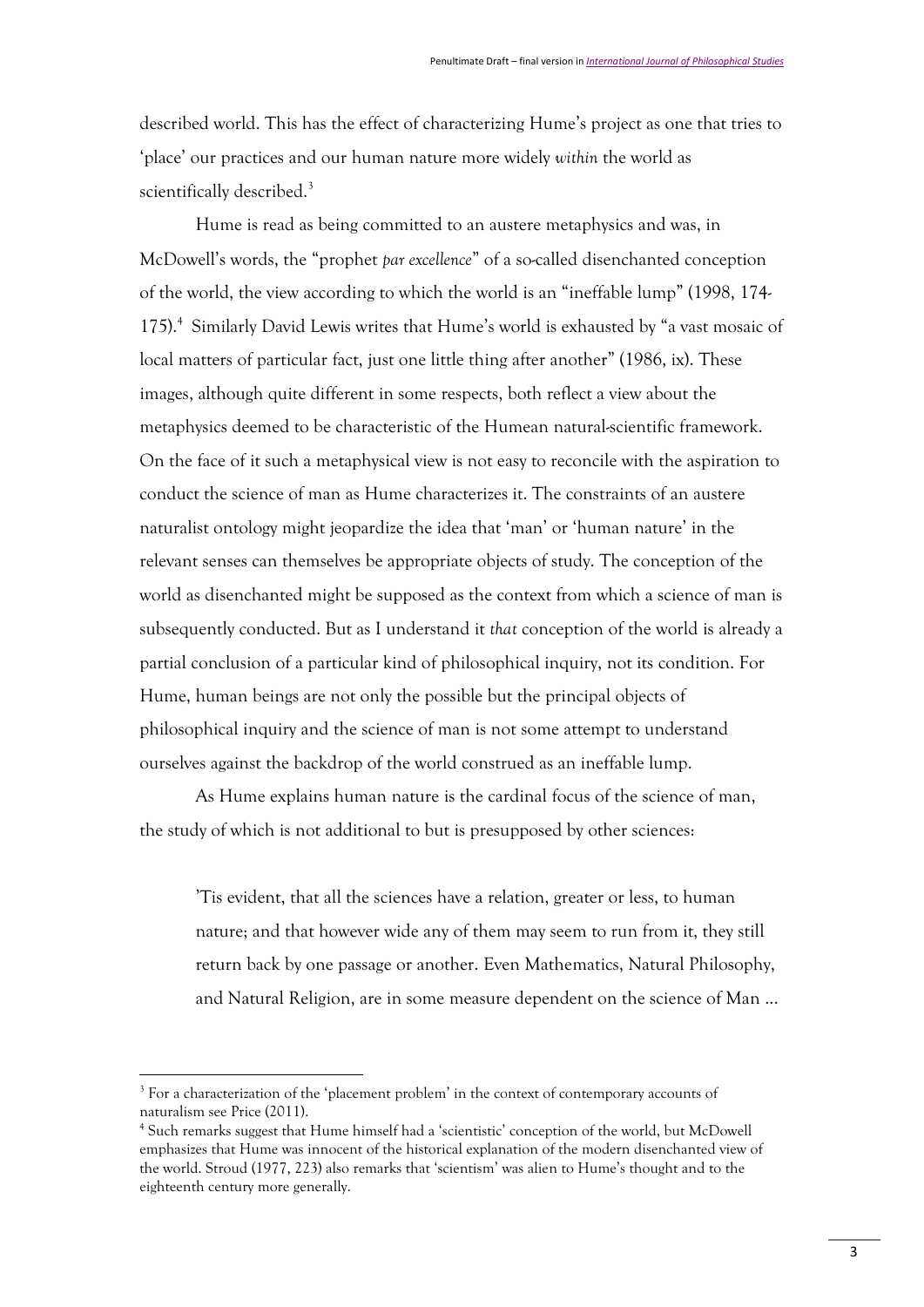[T]he science of man is the only solid foundation for the other sciences (1978,  $xv-xv<sub>i</sub>$ ).<sup>5</sup>

Here, in the Introduction to the *Treatise*, Hume explicitly articulates the idea that the science of man is of foundational importance. Hume also takes care to explain that when the science of man proceeds *via* the "cautious observation of human" life it incorporates ordinary features of our lives that are to be described as far as possible "as they appear in the common course of the world" (1978, xix). These remarks refer to aspects of our lives that cannot be identified as, let alone solely explained in terms of, psychological properties or tendencies. Yet an influential way of interpreting Hume is to reduce or restrict his naturalism to a thesis about how are minds process and render intelligible the data provided by the senses – our 'experience' – and the interrelations between psychological mechanisms such as the role of memory and the felt "force" or "vivacity" of impressions and ideas (1978, 96).

There should be no objection to Hume being described as a naturalist. But, in addition to the logical point that the science of man is presupposed by what is nowadays meant by scientific naturalism, what is open to cautious observation is more than what can be characterized in psychological terms. This at least raises a question about what constitutes the subject matter of or the input to the science of man. Any answer, I suggest, ought to distinguish between two different senses of experience. I do this in the next section before turning to the implications for characterizing Hume's epistemology.

### **Hume on Experience**

Hume means different things when he uses the term 'experience'. One use is individualistic and introspectionist, experience of sense and memory which can be reached or recalled by turning reflection inwards, to the interior of our psychic domain. But Hume also invokes another sense of experience, less solipsistic and more social, experience of 'common life and observation'. We ought not to cleave too cleanly between these different kinds of experience since they overlap. For example, whilst all

<sup>5</sup> See also the 'Abstract'.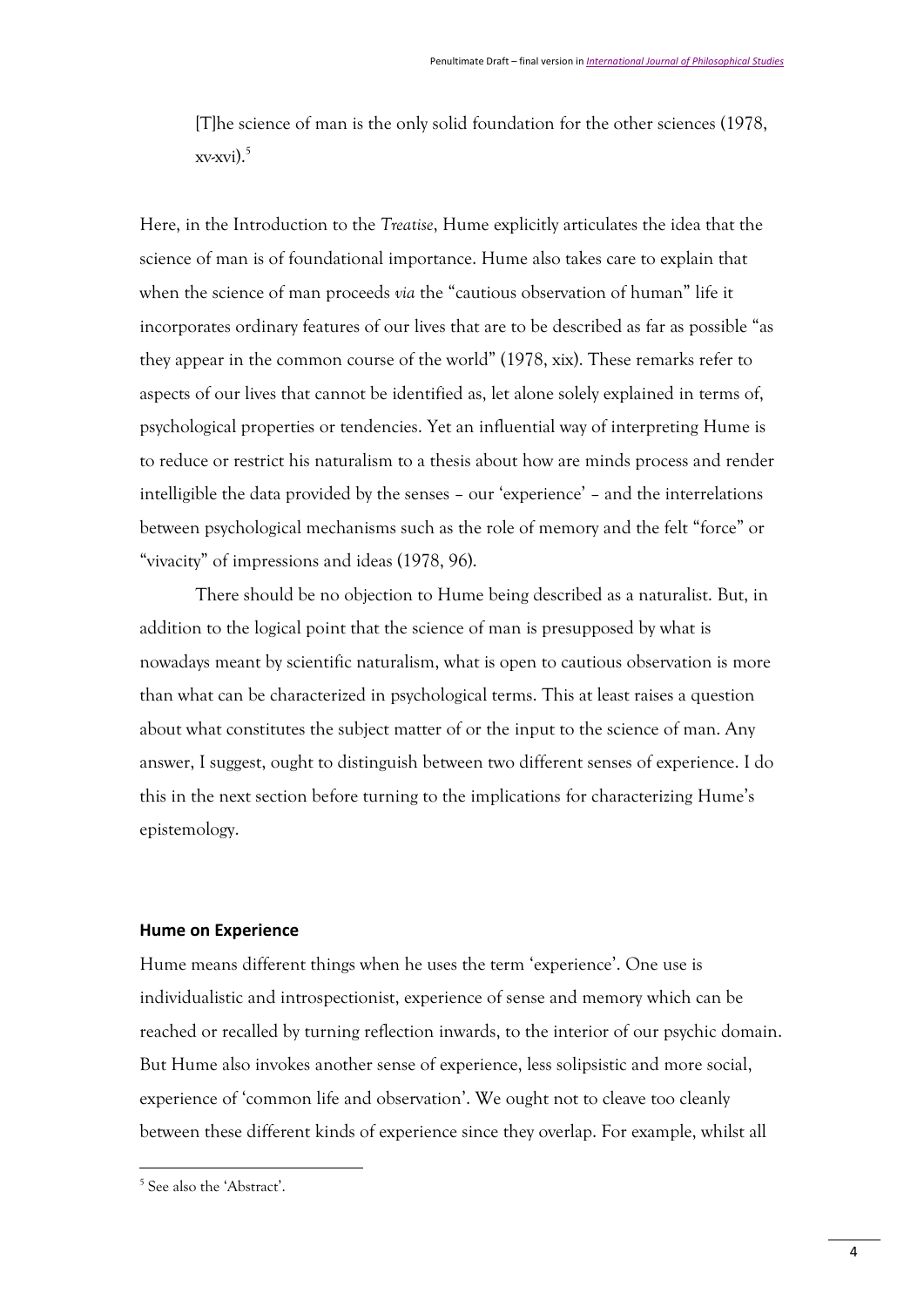our experience for Hume involves perceptions of sense and memory, the majority of our experience occurs on a social level (Traiger 1994, 253).<sup>6</sup>

In the majority of cases where Hume invokes experience in Book I of the *Treatise* it is used in a fairly narrow sense as part of the analysis of, for example, the nature and origin of causal inference (e.g., 1978, 163). In this context and others such as the discussion about the existence of objects when unperceived (e.g., 1978, 188) experience is broken down into particular discrete instances. Merleau-Ponty would later describe how this led Hume to "dissect" experience (2002, 256). Yet Books II and III of the *Treatise*, for example, as well as the first *Enquiry* are replete with examples of experience used in the wider sense. Hume frequently refers to "daily experience" and "common experience" and does so in order to demonstrate the truth (or otherwise) of some proposed analysis of our ideas. For example, the causes of love and hatred are revealed by "undeniable proofs drawn from daily experience" and the "phaenomena that occur to us in common life and conversation" help to explain how we regard persons in authority (1978, 347, 361).

Hume explains that a person's experience can be expanded through interaction with others. In the first *Enquiry* Hume talks of processes that "enlarge ... the sphere of one man's experience and thought" (1975, 107). Enlarged experience is achieved, for example, through engaging "testimony, books and conversation" (1975, 107) all explicit examples of interpersonal experience, not experience construed as inner states or as instances as we find in Book I of the *Treatise*. What I want to emphasize here is that this sense of experience, of common life and conversation in the ordinary course of the world, is a principal and irreducible element in Hume's science of man.<sup>7</sup> This has implications for a different interpretation of Hume's naturalism, one that arguably provides a form of intelligibility different from that provided by modern science and aims instead to elucidate the ordinary features of human experience living in a world with other people.

<u>.</u>

<sup>6</sup> Traiger distinguishes between four senses of experience in Hume: (1) evidence of sense and memory; (2) common life and conversation; (3) testimony of history; (4) the fidelity of "printers and copists". See Traiger (1994, 253).

<sup>7</sup> In Book I of the *Treatise* Hume also uses enlargement to explain how the repetition of experiences (in the narrow sense) can in some cases not just "multiply" our ideas but "enlarge" them; that is, that we come to form new ideas on the basis of multiplicity, but which not to have their direct source in any instance of experience. See (1978, 163).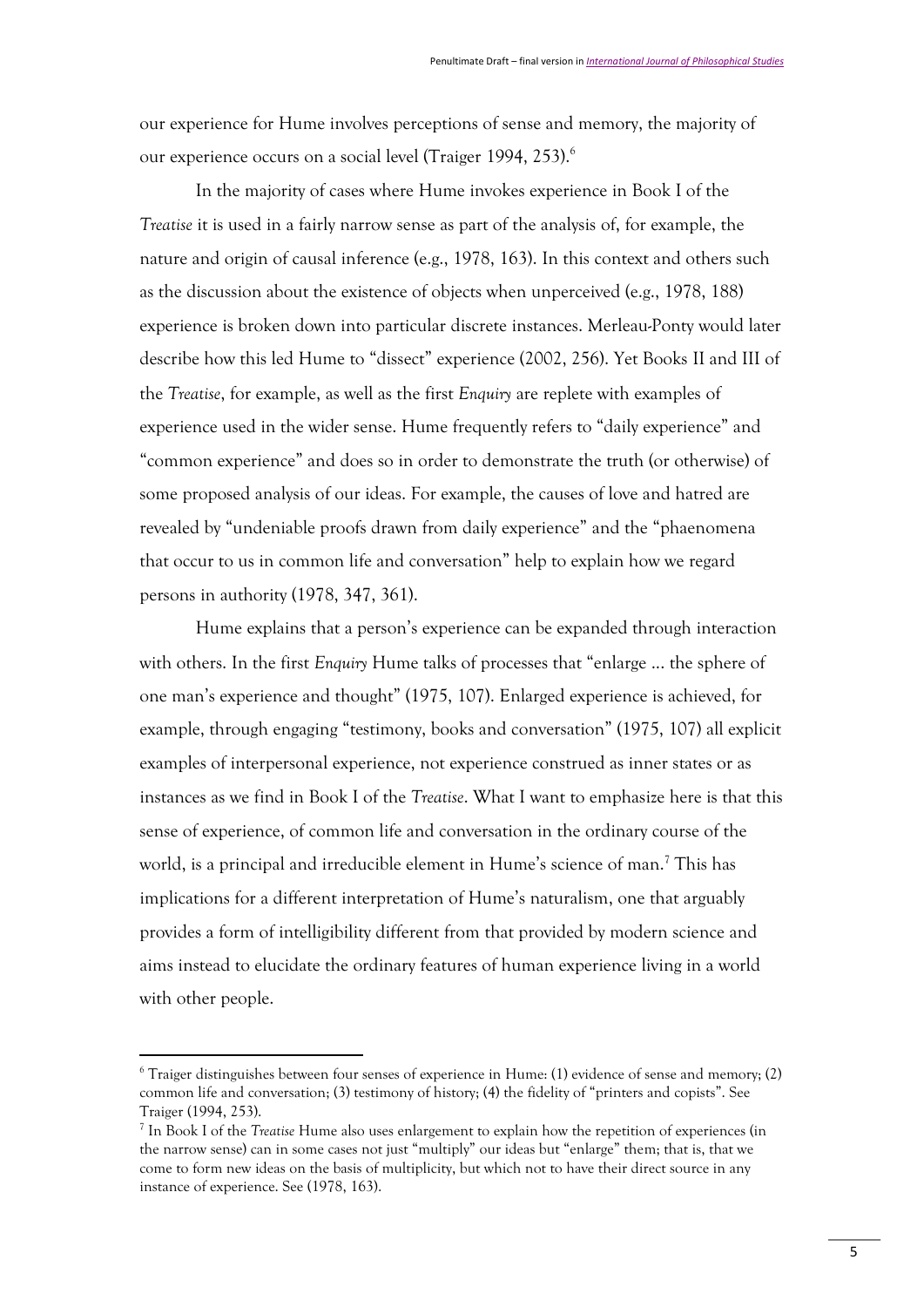When describing how the science of man is presupposed by the other sciences, Hume goes on to say that the "only solid foundation" of the science of man, in turn, "must be laid on experience and observation" (1978, xvi). What Hume must have in mind here is the experience and observation of "common life" and not, or not just, experience in the sense of inner states or instances of sensory experience. Hume insisted that philosophical reflection ought to be constrained by experience and it never should attempt to reach beyond it (e.g., 1978, xvii). But this does not mean that the constraint in question is provided by introspection; the relevant sense of experience is not, or not just, a stock of private, inner episodes. The cautious observation of human life does not equate to the cautious observation of inner psychological states.

What Hume's pluralism about experience implies is that there are different ways in which we make the subject matter of the science of human nature intelligible. I have been suggesting that there is at least one sense of experience in Hume that refers irreducibly to our intersubjective interaction. The cautious observation of human life reveals that the activity of reflecting on common experience is interestingly different from the activity of reflecting on our inward or private experience. It is different because it distinguishes between what is and what is not possible to entertain (or, better, to *do*) as a reflective agent. We are bound to hold beliefs, such as those about necessary connection for instance, irrespective of the conclusions of rational reflection. This – to repeat – is not just a psychological point about what is or is not possible to entertain or imagine. It is a point about our nature as embodied, intersubjective creatures, a point about our human nature.

Another way to distinguish between the different contents is to contrast the abstract reflection of the solitary thinker, descending into the familiar sceptical *cul de sac*, with the engaged person who is immersed in common life. In the first case, rational reflection on the grounds of belief "entirely subverts itself" and leaves the thinker in a state of spectatorial alienation (Hume 1978, 267). Such a person is detached not only from the ordinary world of external objects and other people, but also from their own ideas and experience. No wonder Hume portrays such a state in terms that are reminiscent of descriptions of psychiatric illness. In the conclusion of Book I, Hume writes: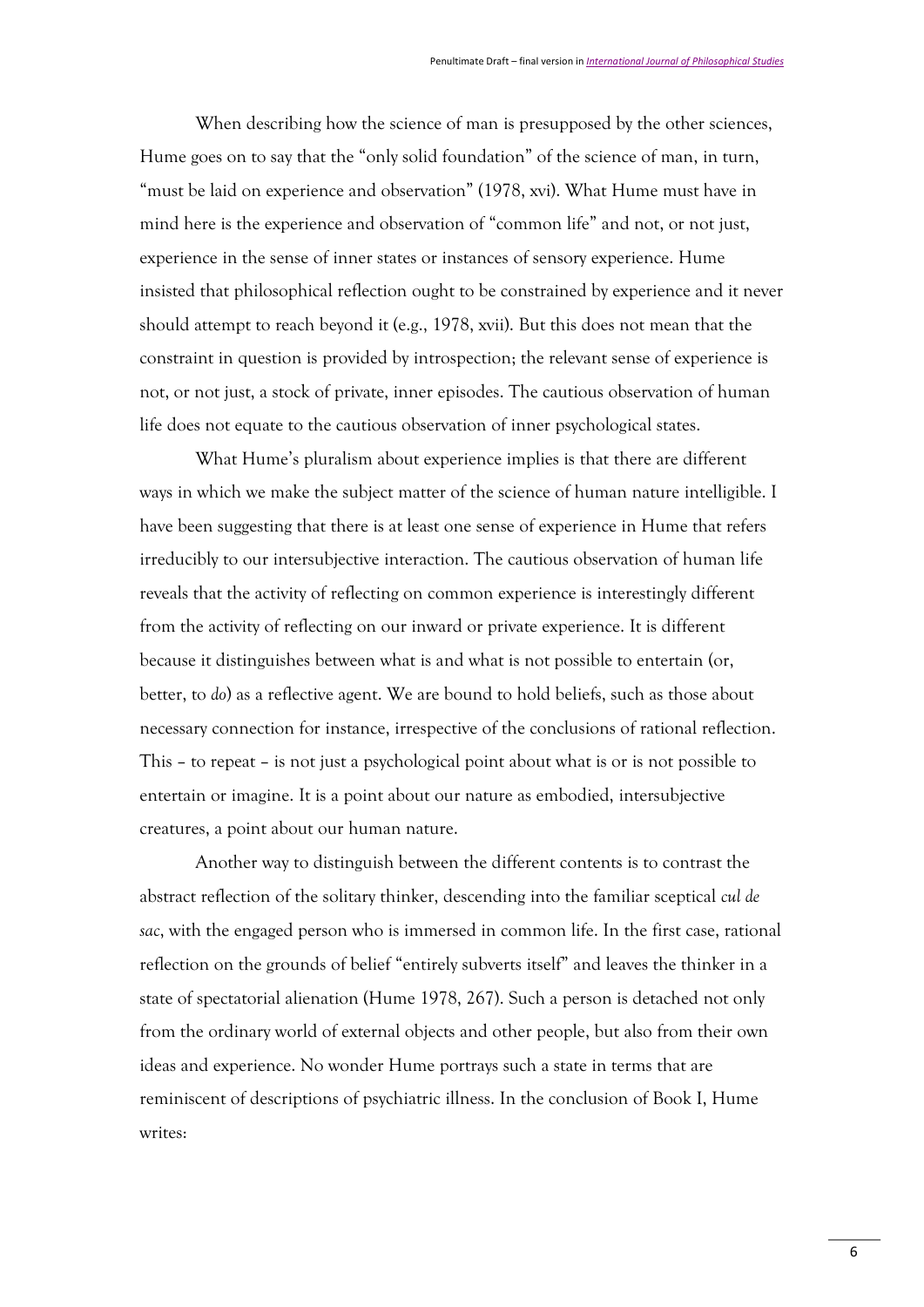I am first affrighted and confounded with that forelorn solitude, in which I am plac'd in my philosophy, and fancy myself some strange uncouth monster, who not being able to mingle and unite in society, has been expell'd all human commerce, and left utterly abandon'd and disconsolate ... no one will hearken to me. Every one keeps at a distance, and dreads that storm, which beats upon me from every side (1978, 264).

The sceptical conclusions are the outcome of applying reason in the search for the grounds of our ideas, yet this application and its results are examples of *abstract* reasoning; a mode of reflection that presupposes common life. Hume explains that when reason subverts itself the result is "total scepticism" since we are left with no reasons to believe one thing rather than any other thing "either in philosophy or common life". But Hume does not think that the "refin'd or elaborate reasoning" that leads us to scepticism is thereby shown to be mistaken. Were we to refuse to employ abstract reasoning then we would "cut off entirely all science and philosophy" (1978, 268). The mistake, if there is one, is to construe the scepticism as if it revealed the basic condition of our experience and thought, a condition from which we are merely distracted when engaged in common life. Insisting that we ought to believe that scepticism is foundational in this sense would involve a "manifest contradiction"; the subverting effect of rational reflection provides us with no reasons to believe anything at all.

The point is that abstract reasoning and the content of our experience and thought at the level of common life are both part of what we consider in the science of man. They are different expressions of our human nature, different ways in which we make things intelligible. Likewise, the disenchanted conception of the world that Hume is supposed to champion is not foundational, as if it were a more genuine or authentic conception of the way things are. Formulating a disenchanted conception of the world should not be seen as the principal aspiration of Hume's naturalism. My objection is specifically to the assumption that Hume's primary commitment *qua* naturalist is a metaphysical one, a commitment that is emblematic of what is nowadays referred to as a scientistic standpoint. Hume's naturalism is more complex and more humane than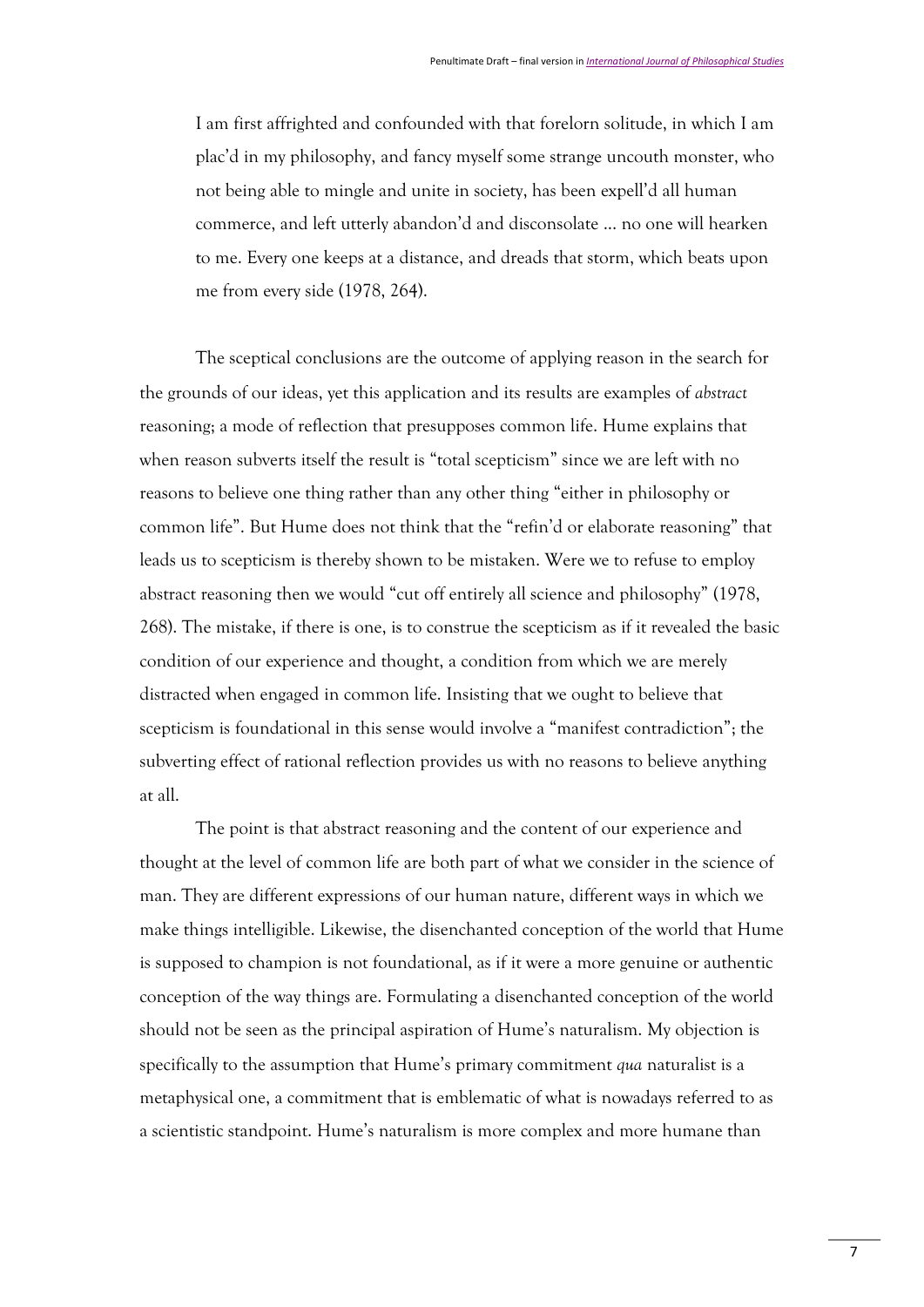this. Appreciating this is has implications, as I have been trying show, for how we characterize experience and for how we construe Hume's epistemology.

What I have been urging is that reading Hume as the 'prophet of disenchantment' has a significant effect on what we then come to see as the subject matter of the science of man. If Hume's method really was to, firstly, set forth a disenchanted conception of the world and then, secondly, to explain the grounds of our experience and thought in light of that, then no sense can made of how Hume himself conceived of the science of man. If we describe Hume's method in this way then the vital role that Hume gave to common life is obscured.<sup>8</sup> A result is that the main focus becomes the narrow epistemological investigations that occupy the majority of Book I of the *Treatise*.

I have objected to the idea that Hume is primarily a scientistic naturalist, and elaborated that objection by drawing attention to what constitutes the subject matter of the science of man. The influence of what I am objecting to is widespread, and has affected what is understood to be the chief aim of Hume's work. The dominance of the so-called 'Oxford view' casts Hume as primarily an epistemologist with a notable enthusiasm for the explanatory potential of psychology.<sup>9</sup> The Oxford view underpins the reception of Hume in 'analytic' philosophy but it is also influential in how the phenomenological tradition has characterized the nature and role of experience in Hume's work.

### **Phenomenology and Hume's Epistemology**

<u>.</u>

Inspired by Merleau-Ponty the phenomenologist Samuel Todes developed an account of embodied perception, describing experience as articulating a "life-field" – a domain of enticements and opportunities in which the nature of perceptual objects reflect our bodily capacities (2001). Todes claims that it is through our responsive actions and our embodied agency more widely that the field of experience is engaged, sustained and

<sup>&</sup>lt;sup>8</sup> See Fogelin (2009, 6-7) for a characterization of the different 'voices' to be found in Hume and a warning that the standpoint of common life can be easily overlooked.

<sup>9</sup> The 'Oxford view' refers to the interpretation described by Duncan Forbes as "the Locke-Berkeleyepistemology-only Hume". See Forbes's introduction to Hume's *History of England* (1970, 9). I learned this from R.W. Connon's essay 'The Naturalism of Hume Revisited' (1979), see his footnote 4 for further details and explanation.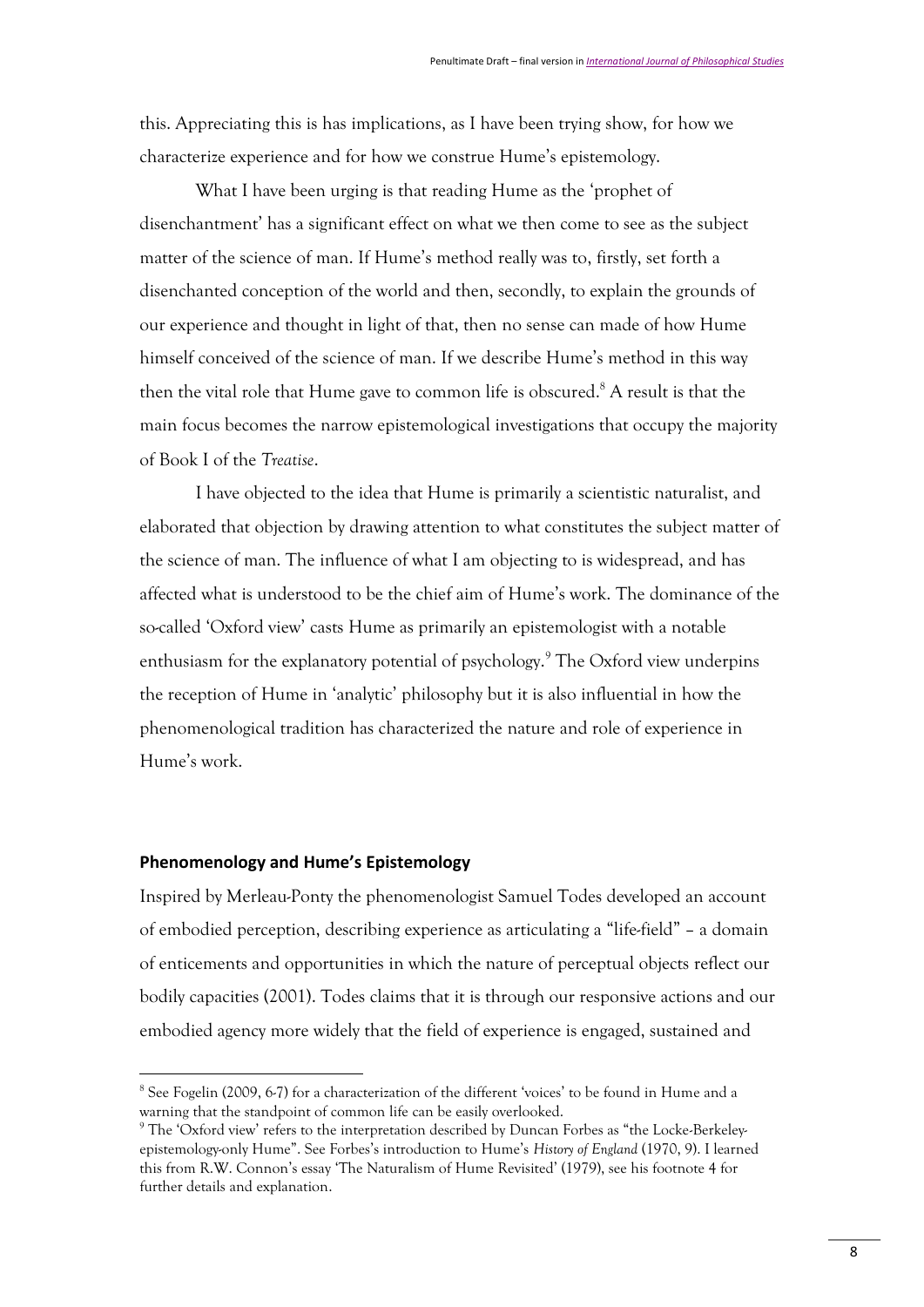negotiated. Todes characterized perception as an active and more or less skilled practical accommodation and receptiveness to what the world affords by way of opportunities to have our needs (as Todes puts it) satisfied.<sup>10</sup> According to Todes our perceptual-bodily responsiveness is a form of practical engagement with the world, an engagement that incorporates a preparation to encounter the on-going affordances and meanings that present themselves in our experience (2001, 72). Like Merleau-Ponty, Todes regards such affordances and meanings as mediated by our bodies understood as the vehicles of our perceptual relatedness to the world.

In Todes's terminology we operate with non-conceptual "bodily inferences" that conjoin our anticipation of experience to its actual occurrence (2001, 72); the anticipated nature of the hidden side of coffee cup, say, is fulfilled when the previously hidden side is actually experienced.<sup>11</sup> The structure of this anticipation is, for Todes, a bodily achievement not a function of habitual mental processes trained through brute repetition to react in particular ways to relevant stimuli. This is, then, allegedly a counterpart to Hume's emphasis on mental inference, a kind of felt determination of the mind toward possessing and maintaining particular beliefs in the face of a suitable diet of instances.<sup>12</sup> Todes also suggests that there is another counterpart here, one that concerns 'habit'.

The refinement of our perceptual skills, the refinement of our "poise" as Todes puts it, is a refinement of our anticipations and habits:

The field of our experience [can] endure only so long as we, by responsive action, can make it *habitable*: habitable, as our habitation, or dwelling place, *where* we live: and habit-able, as a place to which we can become *accustomed* as the determinately skilled percipients (marked by our past experience) we gradually create ourselves to be (2001, 81).

According to Todes this diachronic conception of experience is unavailable to Hume. Presumably, Todes has in mind the thin conception of experience that Hume discusses

<u>.</u>

<sup>10</sup> Although 'satisfaction' is not a form of *terminus*. See Rouse (2005, 43).

<sup>&</sup>lt;sup>11</sup> See also Husserl (1999).

<sup>&</sup>lt;sup>12</sup> Recent accounts of Hume's theory of belief emphasize the role of 'stability'. See, for example, Loeb (2002).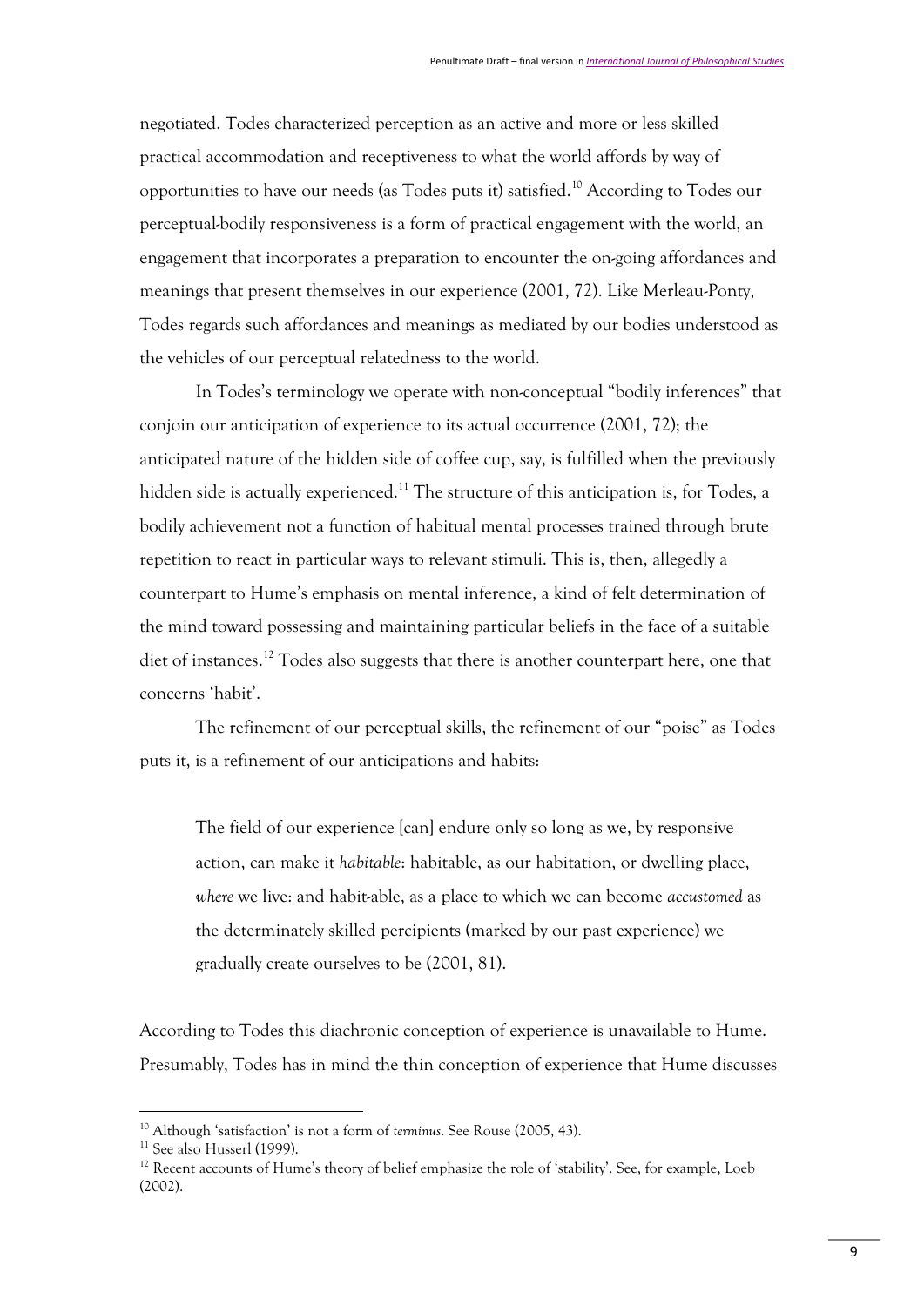in Book I of the *Treatise*. For Todes, Hume's view culminates in eliminating the active body from experience, equating experience with the "visual point of view" of a "pure spectator" (2001, 6). Hume draws the "necessary though incredible" conclusion that experiences are, in fact, discrete instances and nothing about one of these instances implies anything about other experiences. Thus, Todes claims, according to Hume "there is no justification for believing that our experience is even likely to be ordered" (2001, 6). Todes argues that Hume cannot conceive of experience construed as a 'life field', the anticipatory structure and interconnected character of perceptions is undermined by a commitment to an atomistic model of empirical content. Such a model in Merleau-Ponty's words (and which anticipate Sellars's critique of 'the given') construes experience as an "instantaneous, dotlike impact" and thus cannot appreciate its holistic character (2002, 3).

But this raises a worry, apart from the fact that it would be a needlessly restrictive reading of Hume on experience. McDowell's account of experience, for example, has emphasized the irreducible conceptuality of experience in order to avoid characterizing experience as a dotlike impact; such an impact could not account for how experience provides reasons and plays a role in grounding a world-view (McDowell 1996). This commits McDowell to a form of conceptualism about experience which has been the subject of much discussion in recent years.<sup>13</sup> Particularly relevant for the present context is how conceptualism appears to run counter to a broadly phenomenological account of experience and how both conceptualism and phenomenology are critical of Hume's atomistic empiricism.

McDowell's conceptualism about the content of experience is partly motivated by the attempt to portray experience as meaningful and to show how it can provide an adequately rational constraint on our thinking. For Todes, and other phenomenologists, such an attempt overlooks a more basic and less intellectual way that we find phenomena, and the world at large, meaningful. Phenomenologists have long insisted that meaningful experience need not presuppose the possession and exercise of concepts; the meaning and world-disclosing character of experience can be perfectly well enjoyed at a nonconceptual level, where that involves what Dreyfus has described as our being "absorbed in coping" with the world, not distanced from it

<sup>&</sup>lt;sup>13</sup> See, for example, the essays collected in Schear (2013).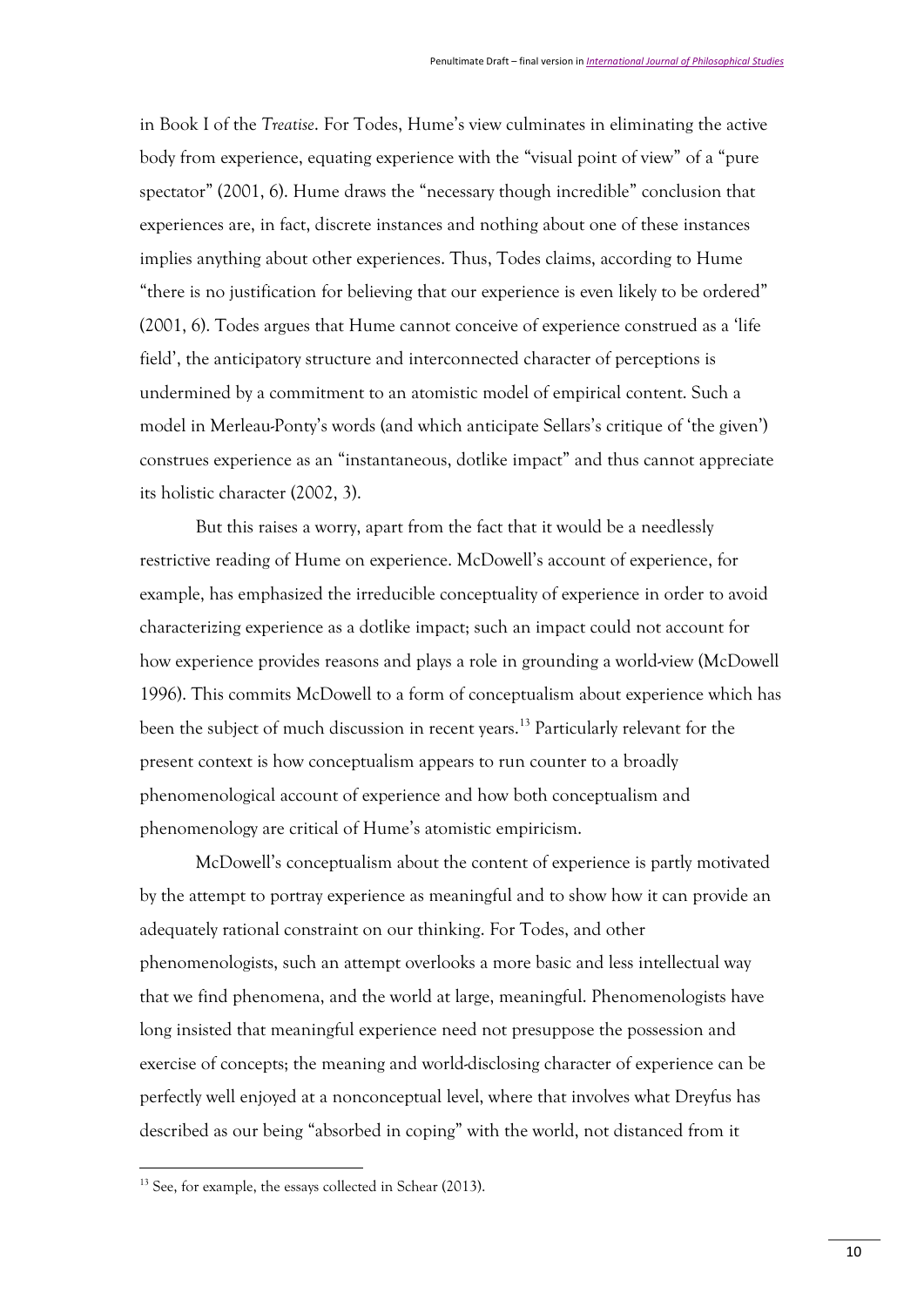through the critical employment of concepts (e.g., Dreyfus 2005; 2007a; 2007b; 2013). Dreyfus argues that conceptualists such as Davidson and McDowell do not describe perceptual objects "as they are in themselves" but rather focus their attention on highly specialized cases of 'judgements of detached thought'. Conceptualists then construe such detachment as if it were the primary or perhaps the only way that our experience of the world can be made intelligible (Dreyfus 2001, xvi). Dreyfus interprets Todes as showing how, through an account of the nature of our embodiment, the nonconceptual character of experience is in fact presupposed by intelligibility in the conceptualist's sense.

According to conceptualists Hume offers an account of experience that tries to explain its meaning and reason giving capacity yet in a way that presupposes no concepts or understanding (Sellars 1997, 33).<sup>14</sup> Such a view, they suggest, is incoherent. A phenomenologist might emphasize the non-conceptual nature of our embodiment in order to undercut their opponent's insistence that concepts and the theoretical, detached understanding they enable, are primary. But phenomenologists such as Merleau-Ponty and Todes regard Hume's account of experience to be impoverished, and thus Hume's view and the account of experience provided by a phenomenological account exploit different senses of 'non-conceptual'.<sup>15</sup> Yet criticizing Hume for 'dissecting' experience and providing an impoverished account has only limited success; the criticism only has purchase on the account of experience as described in the early parts of the *Treatise*. Our experiences at the level of "behaviour in company, in affairs, and in [our] pleasures" cannot even make sense, let alone successfully explained, if experience is characterized as a dotlike impact. Recall that the *explananda* in the science of man incorporates our experience at the level of social interaction and of our ordinary commerce with the world, in Stroud's words "what people actually think, feel and do in human life" (1977, 222). When Hume *does* dissect experience into "instances", he does so in the service of producing a 'philosophical', abstract analysis. But, as Hume explains, such an account is part – not the grounds – of a wider characterization of human nature.

<sup>&</sup>lt;sup>14</sup> See Allison (2008) for a discussion of the relation between Hume's account of experience and belief and how Sellars's characterizes the "logical space of reasons".

<sup>&</sup>lt;sup>15</sup> On Hume's impoverished conception of experience, see Bell and McGinn (1990), and Stroud (2006).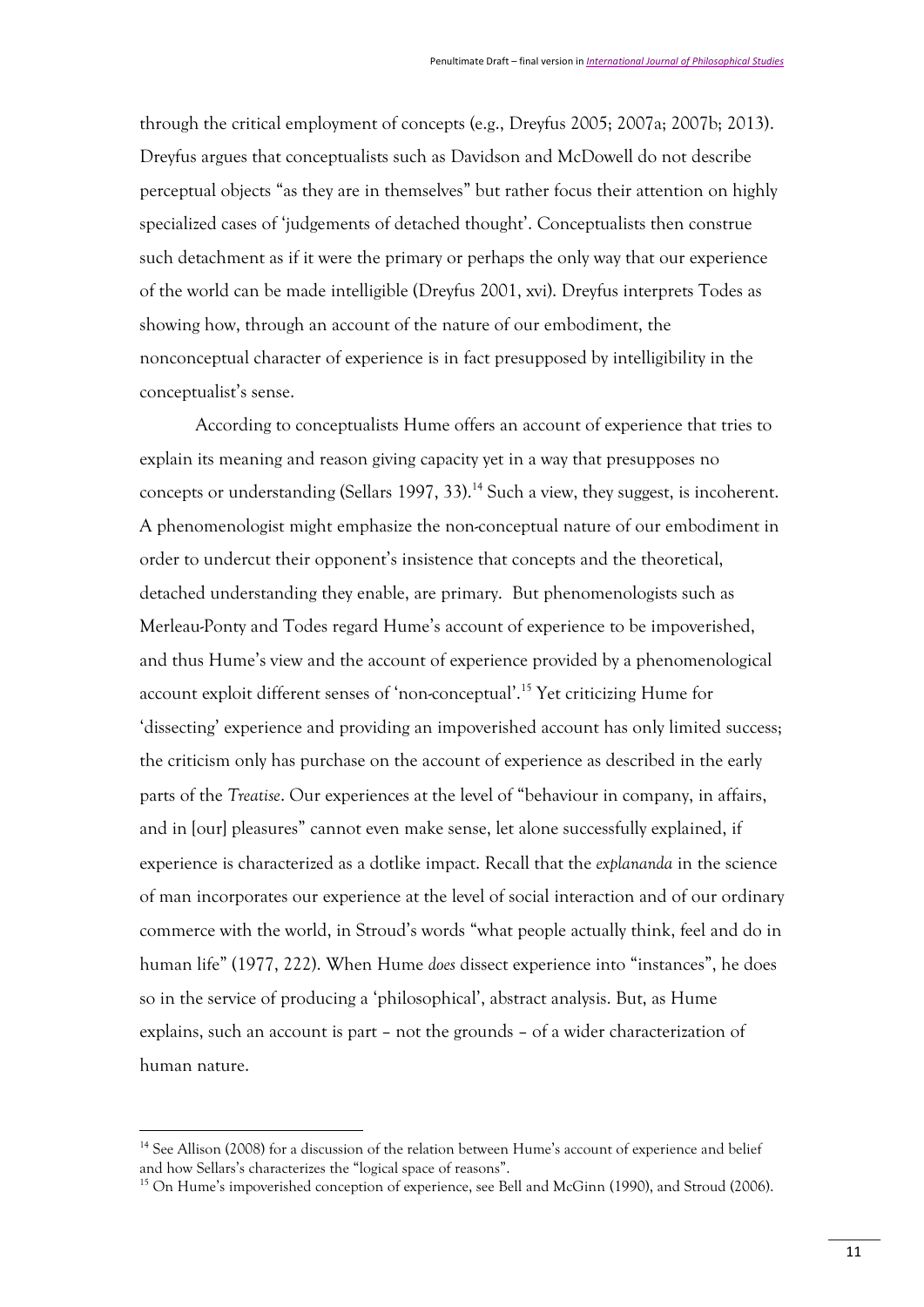Focusing exclusively on the impoverished conception of experience is bound up with interpreting Hume's concerns as primarily epistemological, specifically sceptical. For instance, Todes claims that what moves us toward and around in the world are our 'desires' or 'needs' which are constrained by nature:

Our desires are somewhat restricted by the facts, which eliminate unrealistic desires. But what can be countenanced as a perceptual fact is also limited by our indispensible human needs. Hume would agree that the percipient and his impressions would cease to be, if his needs were inadequately met. But for Hume this would be no more than an (unjustifiable) empirical generalization (2001, 81).

But the qualification "no more than" is misleading and arises because of reading Hume as primarily a sceptic. Todes quotes a very famous moment at the end of Book I of the *Treatise* where Hume reaches out to Nature to help disperse the clouds of scepticism:

Most fortunately, it happens that since reason is incapable of dispelling these clouds, Nature herself suffices for that purpose ... I dine, I play backgammon, I converse, and am merry with my friends; and when I return to these speculations, they appear so cold, so strain'd, so ridiculous (1978, 269).<sup>16</sup>

Todes describes this passage as an example of Hume's recognition that his own philosophical system is inadequate (2001, 87). But, in my view, this appeal to Nature is not just the *result* of an epistemological investigation it is rather part of the condition of any such investigation. Part of Hume's aim was to illuminate the taken-for-granted sense of what it is to be a human being, a sense presupposed by questions of how our beliefs are or are not justified, warranted, and so forth, a sense elucidated by the cautious observation of common life.

<sup>&</sup>lt;sup>16</sup> Note how in both this passage, and the one slightly earlier in the conclusion of Book I where Hume describes himself as a "strange uncouth monster", the role of other people is fundamental. Firstly, in the fragmentation of interpersonal relations ("utterly abandon'd and disconsolate ... no one will hearken to me. Every one keeps at a distance ...") and then, secondly, as part of what restores a more agreeable state.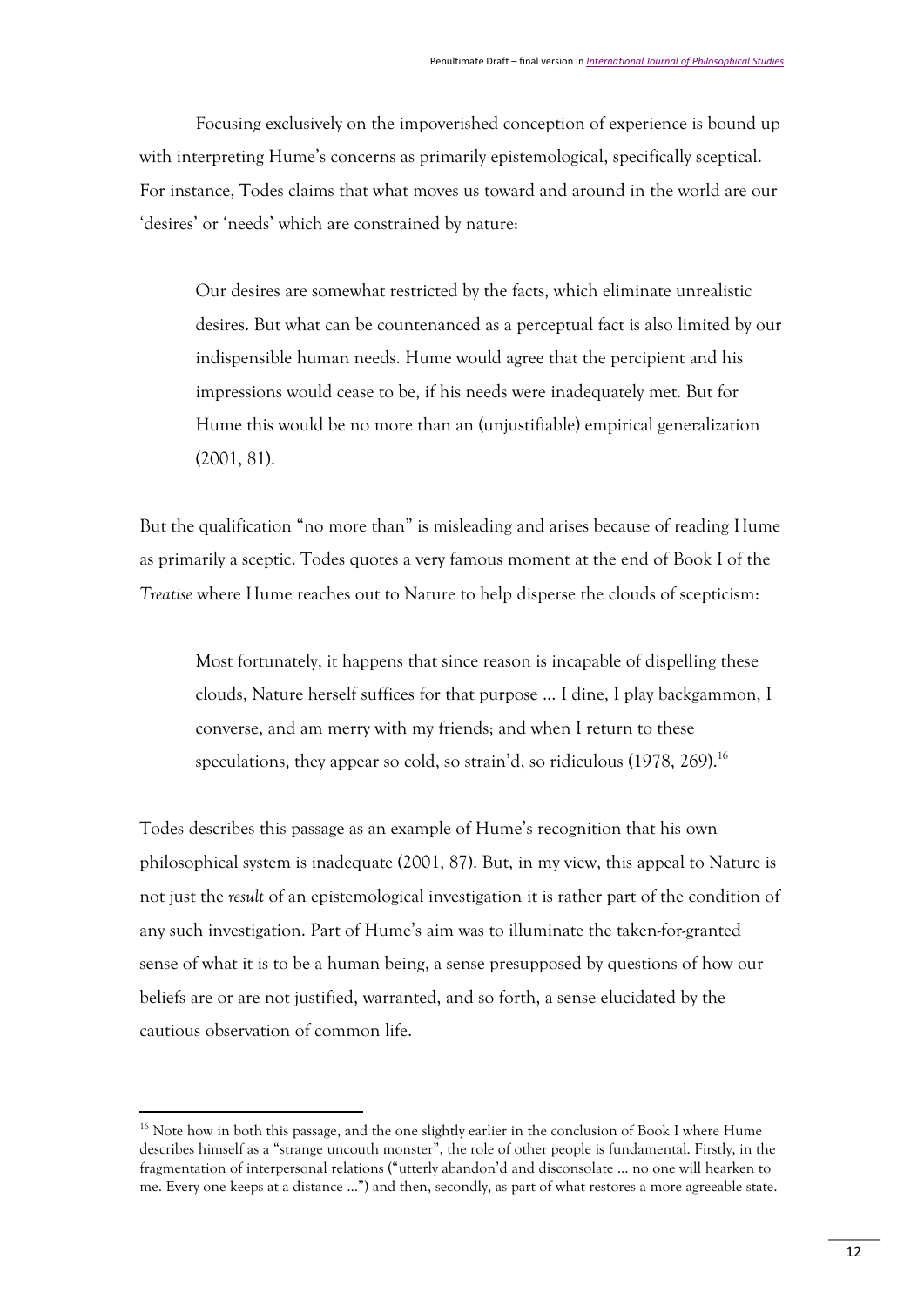I am not recommending that we should simply ignore how Hume frames his epistemology in apparently anti-social terms, especially during Book 1 of the *Treatise*. 17 The process of delving into one's private supply of perceptions and experiences in the attempt to identify the relevant rational relations between mental contents is an important feature of Hume's overall project. But I have argued that care is needed over the interpretation of 'experience'. I am suggesting that an alternative and perfectly consistent meaning of experience and thus what it implies for the rational status of our impressions, ideas and beliefs, should not be ignored either – an alternative which is irreducibly interpersonal. Hume's epistemology need not be construed in exclusively individualistic terms.

Emphasizing Hume's interpersonal epistemology, his social science, is a familiar aspect of some interpretations such as Baier's for example. She writes that "Hume's naturalism in epistemology takes human nature as the nature closest to hand, and takes our nature to be social and passionate, before it is cognitive" (Baier 1991, 28-9).<sup>18</sup> My point here is that both aspects of Hume's epistemology, the social and the solipsistic (if the distinction is best drawn in these terms) can be characterized naturalistically. The science of man, when focused on our wider non-solipsistic experience, delivers insights about ourselves and our epistemic situation as irreducibly practical creatures.<sup>19</sup>

# **CONCLUDING REMARKS**

If Baier is right, Hume

1

was initiating not the science (in our sense) of psychology, either introspective or experimental, but a broader discipline of reflection on human nature, into which Charles Darwin and Michel Foucault, as much as William James and Sigmund Freud, can be seen to belong (1991, 25).

<sup>17</sup> As Baier puts it, throughout Part 4 of Book 1 of the *Treatise* Hume had "sailed a one-person ship, albeit in an ocean where other manned ships were clearly visible" (1991, 3).

<sup>&</sup>lt;sup>18</sup> Baier cites Gilles Deleuze's work as suggesting this kind of view in his work from 1953, translated as *Empiricism as Subjectivity: An Essay on Hume's Theory of Human Nature*: "Hume is a moralist and a sociologist, before being a psychologist" (1991, 21).

<sup>&</sup>lt;sup>19</sup> At the start of the first *Enquiry*, Hume identities the science of human nature with "moral philosophy" as opposed to 'natural philosophy' (1975, 5).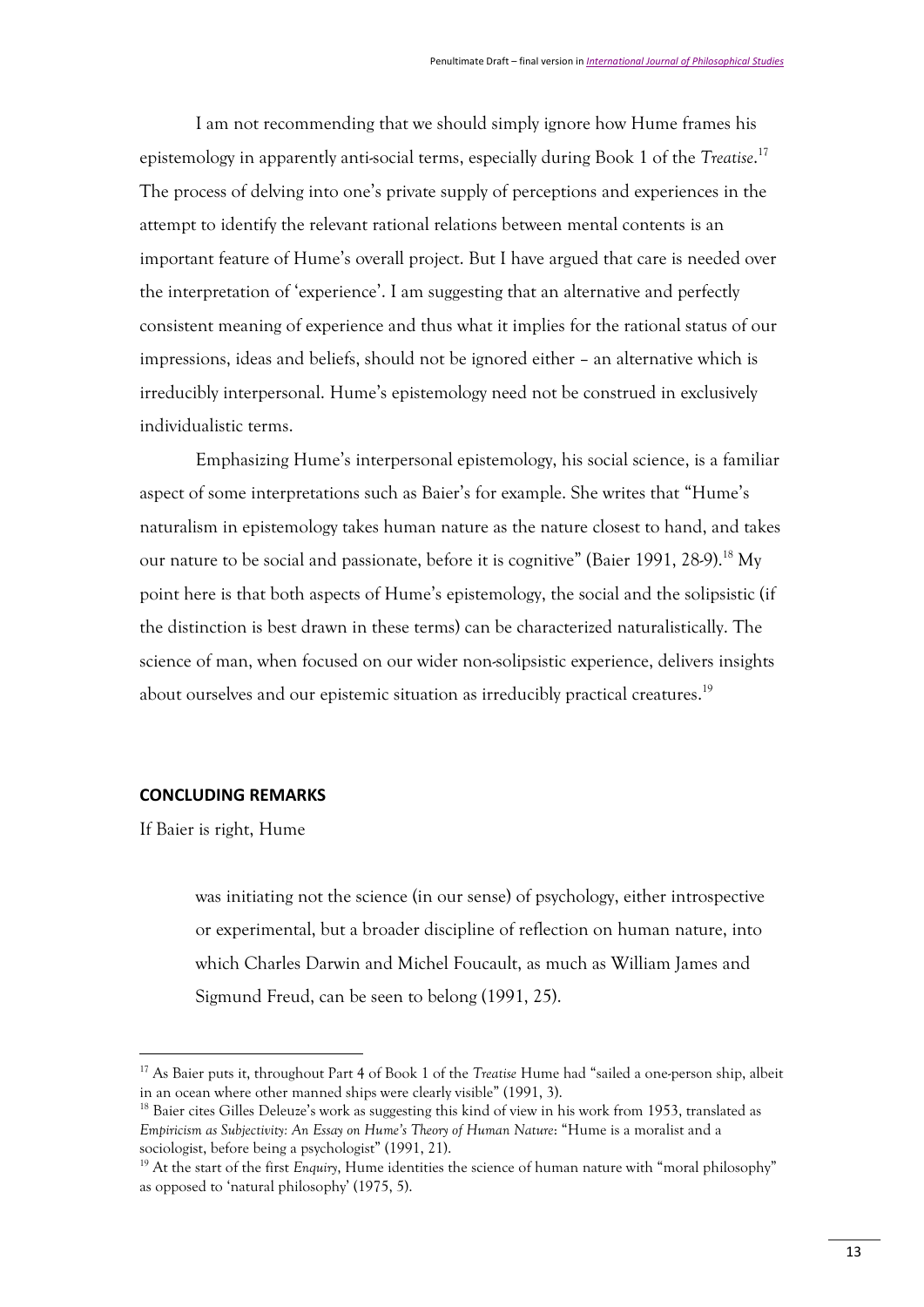I suggest that the reading of Hume developed here accounts for how his naturalistic epistemology forms part of this broad discipline, part of a systematic reflection on human nature: a human science. A common reading of Hume is that his naturalism is expressed in the first place as a commitment to a conception of the world as disenchanted. This, in my view, is incorrect as a description of Hume's naturalism and it has a distorting effect on how we might understand Hume's aims in the *Treatise* and elsewhere. What I have been arguing is that Hume's naturalism does not proceed by starting with a set of metaphysical commitments and then moves to consider how to explain our practices in light of them. Rather, Hume's science of man is principally a study of human nature as articulated in the common course of our existence.

Hume's project, according to Lewis, seems to assume an austere metaphysics, an assumption that others such as McDowell take to indicate a primary commitment to a disenchanted conception of the world. I have argued that Hume's naturalism involves more than this, a wider naturalism that has been overlooked by both scientific naturalists and also their critics. Whether or not Hume's alleged ontological austerity deserves approval or criticism, that aspect of Hume's naturalism would need to be singled out and extracted from its place alongside other aspects of the broader naturalist attitude that I have sought to illuminate. There must be conceptual space for naturalisms other than what has generally been taken as scientific naturalism, and being inclusive with respect to naturalism is itself a proper lesson of what a more liberal naturalism teaches.<sup>20</sup> Hume's naturalism does not incorporate an attitude toward our experience that attempts to 'locate' it in some prior characterization of the world, a characterization supplied by science. Whilst it is true to say that an important element in Hume's approach was the appeal to psychological explanations of the content and significance of experience, the restrictive reading of experience and of the naturalist background overextends the role assigned to psychology.

If we consider Book I of the *Treatise* we are, compared to other passages, presented with the solipsistic, detached, intellectual engagement with sceptical questions. But elsewhere in (Book II and III, and in the *Enquiries*) we have the return of what Baier describes as "flesh and blood persons" (1991, 138) and the redeployment of a non-scientistic sort of naturalism. Hume is not obviously the founding father of

<sup>20</sup> See De Caro and McArthur 2010, 9.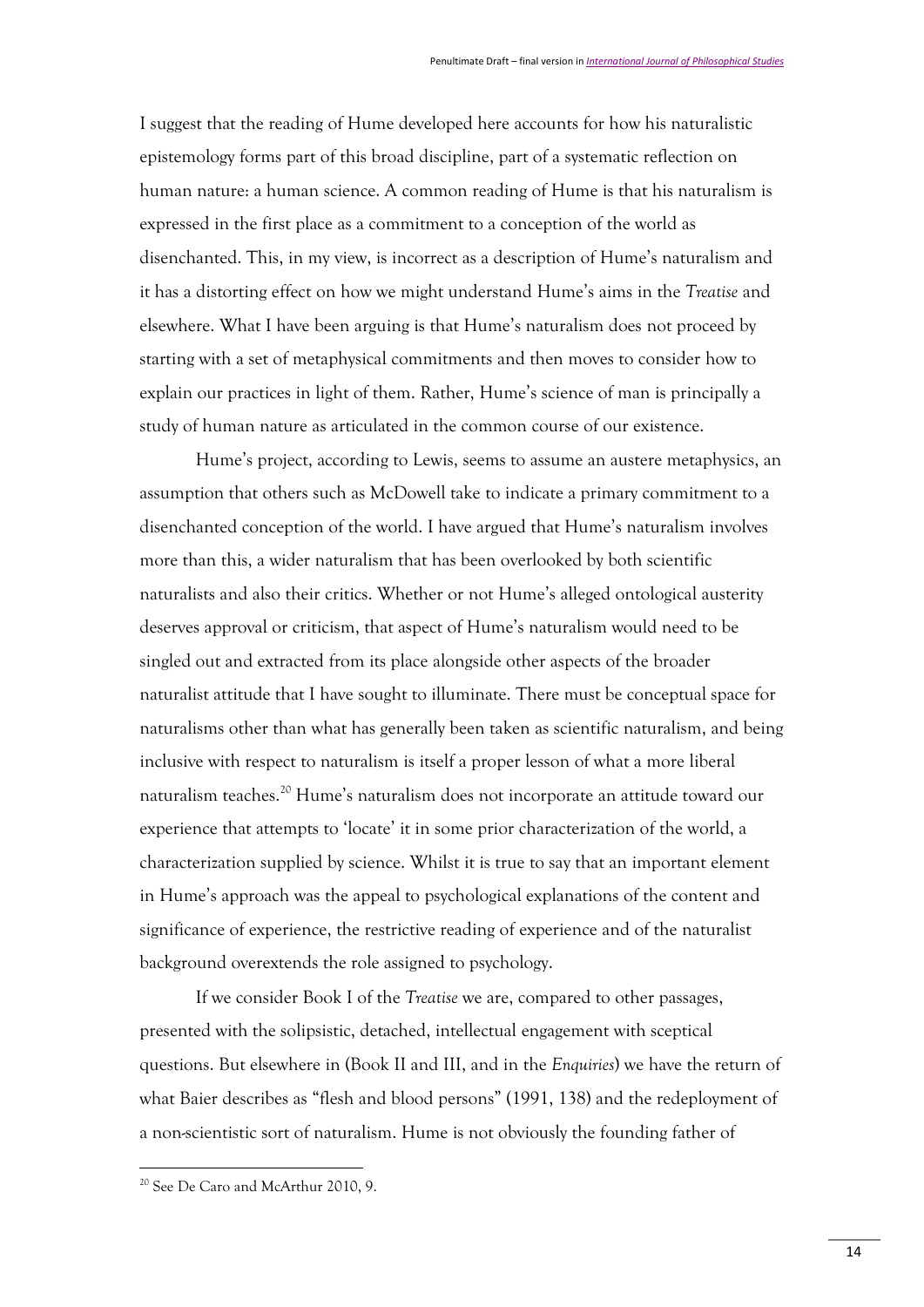scientism and, moreover, he has more to offer the phenomenological tradition than has previously been recognized.<sup>21</sup> McDowell has characterized the attitude of scientistic naturalism to involve compensating for the effects of a scientific investigator, perhaps discounting "even his humanity" as he puts it (1998, 181). Whatever the desirability or plausibility of such an attitude, it should be clear that Hume does not hold it. Hume explicitly places our humanity at the very centre of a naturalist standpoint: "Human Nature is the only science of man" (1978, 273). If we overlook this then Hume's naturalism will be misunderstood. The idea that Hume's naturalism only, or even primarily, amounts to a science-inspired metaphysics is a mistake. Whilst it may be granted that the creed of scientistic naturalism is mistaken, it is just as mistaken to regard Hume as its prophet. $^{22}$ 

#### **BIBLIOGRAPHY**

<u>.</u>

Ayer, A. J. (1980). *Hume* (New York: Hill and Wang).

Allison, H.E. (2008) *Custom and Reason in Hume: a Kantian Reading of the First Book of the*  Treatise (Oxford: Oxford University Press).

Baier, A. (1991). *A Progress of Sentiments: Reflections of Hume's* Treatise (Cambridge, Mass.: Harvard University Press).

Bell, M. and McGinn, M. (1990). 'Naturalism and Scepticism', *Philosophy*, 65/254: 413- 414.

Bennett, J. (1971). *Locke, Berkeley, Hume: Central Themes* (Oxford: Oxford University Press).

De Caro, M. and McArthur, D. (eds.) (2010) *Naturalism and Normativity* (New York: Columbia University Press).

Connon, R.W. (1979) 'The Naturalism of Hueme Revisited' in *McGill Hume Studies*, Norton, Capaldi and Robison (eds.) (San Diego: Austin Hill Press), 121-145.

Deleuze, G. (1991). *Empiricism and Subjectivity: An Essay on Hume's Theory of Human Nature* (Transl. C. Boundas) (New York: Columbia University Press).

Dreyfus, H. (2001). 'Introduction I' in S. Todes *Body and World* (2001), xv-xxvii.

<sup>&</sup>lt;sup>21</sup> Although, writing in 1929, Husserl wrote of Hume's unrecognized "greatness" since, according to Husserl, Hume was "the first to grasp the *concrete problem* of transcendental philosophy" (Husserl 1969, 256). See also Salmon (1929).

<sup>&</sup>lt;sup>22</sup> An earlier version of this paper was presented at the University of Johannesburg in 2014 as part of the 'Phenomenology and Naturalism' conference, organised by Rafael Winkler, Catherine Botha, Abraham Olivier, Andrea Hurst and Marianna Oelofsen. Many thanks to them and to the other participants for a number of very helpful discussions and to an anonymous referee for their comments on a previous version. Thanks also to colleagues at Durham especially Matthew Ratcliffe, Nathan Shannon, Andy Hamilton and Simon P. James.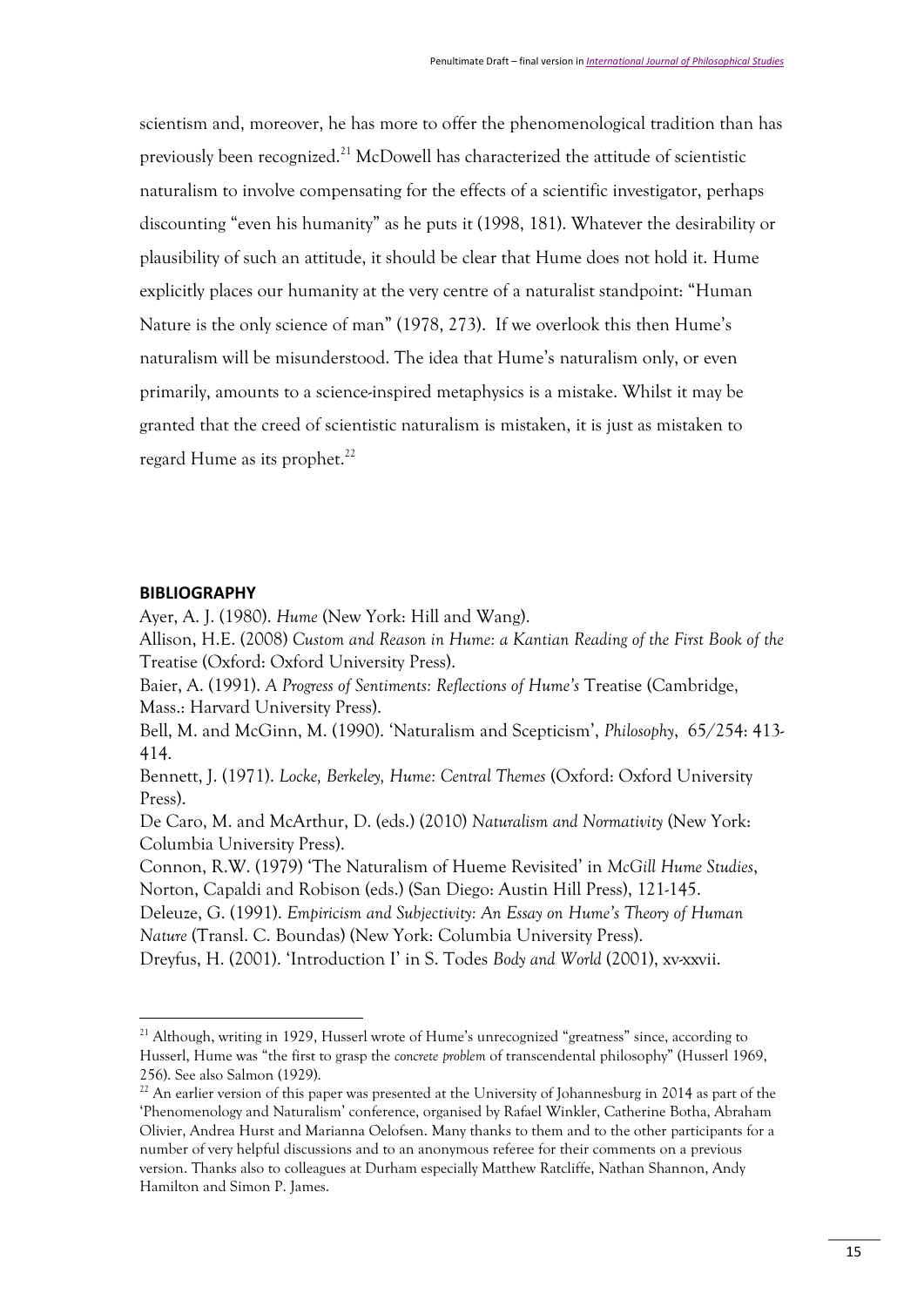---------- (2005) 'Overcoming the Myth of the Mental: How Philosophers Can Profit From the Phenomenology of Everyday Expertise', *Proceedings and Addresses of the American Philosophical Association*, 79: 47-65.

---------- (2007a) 'The Return of the Myth of the Mental', *Inquiry*, 50/4: 352-65.

---------- (2007b) 'Response to McDowell', *Inquiry*, 50/4: 371-77.

---------- (2013) 'The Myth of the Pervasiveness of the Mental' in *Mind, Reason, and Being-inthe-World: The McDowell-Dreyfus Debate*, Schear, J.K. (ed.) (London: Routledge).

Fogelin, R. (1985). *Hume's Scepticism in the* Treatise of Human Nature (London: Routledge).

---------- (2009). *Hume's Skeptical Crisis* (Oxford: Oxford University Press).

Hume, D. (1970) *Hisotry of England* (Forbes, D. ed) (Middlesex: Penguin Books).

---------- (1975). *Enquiries Concerning Human Understanding and Concerning the Principles of Morals* (Oxford: Oxford University Press).

---------- (1978). *A Treatise of Human Nature* (Oxford: Oxford University Press).

Husserl, E. (1969). *Formal and Transcendental Logic* (Transl. D. Cairns. The Hague: Martinus Nijhoff).

---------- (1999). *Cartesian Meditations: an Introduction to Phenomenology* (London: Kluwer Academic Publishers).

Kant, I. (1998). *Critique of Pure Reason*, (Transl. P. Guyer and A. Wood) (Cambridge: Cambridge University Press).

Kemp Smith, N. (1905a) 'The Naturalism of Hume (I)', *Mind,* 14/54: 149-173.

---------- (1905b) 'The Naturalism of Hume (II)', *Mind,* 14/55: 335-347.

---------- (1941) *The Philosophy of David Hume* (London: MacMillan).

Kornblith, H. (2002). *Knowledge and its Place in Nature* (Oxford: Oxford University Press).

Lewis, D. (1986). *Philosophical Papers Vol.2*, (Oxford: Oxford University Press).

Loeb, L. (2002). *Stability and Justification in Hume's Treatise* (Oxford: Oxford University Press).

Maddy, P.(2007). *Second Philosophy: A Naturalistic Method* (Oxford: Oxford University Press).

McDowell, J. (1996). *Mind and World* (Cambridge, Mass.: Harvard University Press)

McDowell, J. (1998). 'Two Sorts of Naturalism' in J. McDowell , *Mind, Value and Reality* (Cambridge, Mass.: Harvard University Press), 167-197.

Merleau-Ponty, M. (2002) *Phenomenology of Perception* (London: Routledge).

Mounce, H.O. (1999). *Hume's Naturalism* (London: Routledge).

Papineau, D. (1993). *Philosophical Naturalism* (Oxford: Blackwell).

Price, H. (2011). *Naturalism Without Mirrors* (Oxford: Oxford University Press).

Quine, W.V.O. (1969). 'Epistemology Naturalized' in his *Ontological Relativity and Other Essays* (New York: Columbia University Press).

Rouse, J. (2005) 'Mind, Body, and World: Todes and McDowell on Bodies and Language', *Inquiry*, 48/1: 38–61.

Salmon, C.V. (1929). *The Central Problem of David Hume's Philosophy. An Essay Towards a Phenomenological Interpretation of the First Book of the* Treatise of Human Nature (Halle: Max Niemeyer Verlag).

Schear, J.K. (ed.) (2013) *Mind, Reason, and Being-in-the-World: The McDowell-Dreyfus Debate* (London: Routledge).